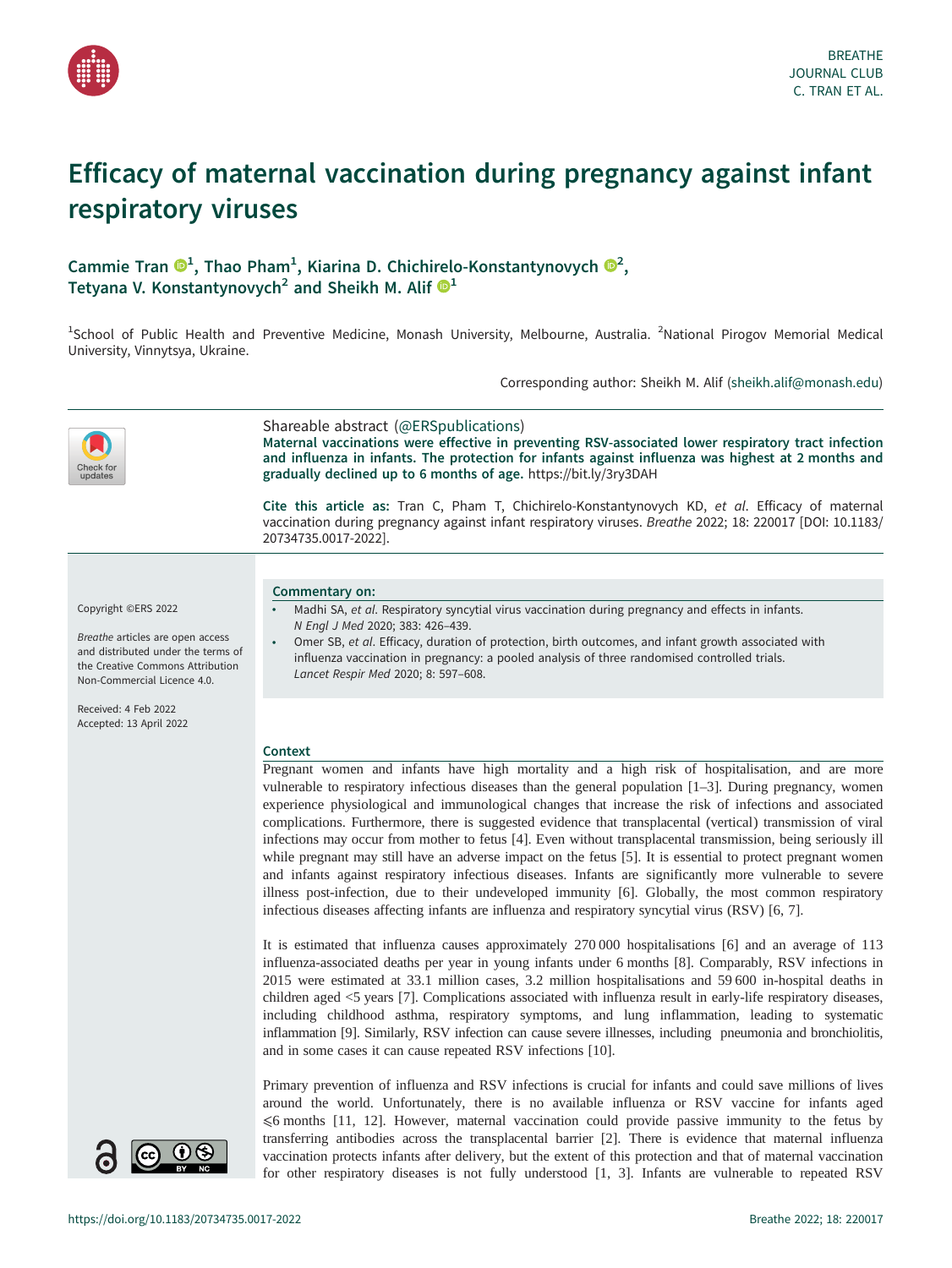infections and complications after influenza infection, emphasising the urgent need to evaluate the impacts of maternal RSV and influenza vaccines [\[9, 10](#page-5-0)]. This article will discuss the vaccine efficacy of maternal vaccination on infant influenza and RSV infection, as reported by МАDHI et al. [[13](#page-5-0)] and Омек et al. [[14\]](#page-5-0).

#### Methods

## М<sub>А</sub>DHI et al. [\[13](#page-5-0)]

A randomised, observer-blinded, placebo-controlled trial was conducted, including healthy women aged 18–40 years with low-risk singleton pregnancies recruited across 87 sites from 11 countries. Study participants were randomised 1:1 in the first global RSV season, and 2:1 thereafter, to receive either 120 µg of RSV fusion (F) protein vaccine absorbed to 0.4 mg of aluminium, or placebo (without aluminium). Vaccines were administered at 28–36 weeks of gestation. Participants with pregnancy complications in the current pregnancy or a history of stillbirth, neonatal death or preterm delivery ⩽34 weeks were excluded. Women who received any other vaccine within the 14 days prior to receiving the study vaccination or who had previously received an RSV vaccination were also excluded.

The main objective of the trial was to understand the efficacy of maternal vaccination with RSV F protein vaccines for the protection against infant RSV-associated, lower respiratory tract infection up to 90 days of life. Vaccine efficacy at 120, 150 and 180 days of life would also be examined if the trial vaccine was seen to be efficacious up to 90 days. Infection was defined as at least one manifestation of lower respiratory tract infection (including cough, nasal flaring or movement of the lower chest wall), plus hypoxaemia or the presence of tachypnoea, and a laboratory-confirmed nasal swab indicating the presence of RSV.

Weekly follow-up was conducted on parents and caregivers until 180 days after delivery for the detection of RSV-associated symptoms. Trained staff performed complete physical examinations to assess symptoms, and molecular RSV diagnostic assays were tested from symptomatic participants. In addition to weekly follow-up and physical examinations, parents or caregivers also reported suspicious symptoms to initiate evaluations.

Vaccine efficacy was estimated using per-protocol and intention-to-treat analysis. The per-protocol population was defined as infants who were born at ≥37 weeks of gestation, had mothers who received the randomly assigned vaccine or placebo at least 2 weeks prior to delivery, did not receive prophylactic treatment with palivizumab between birth and 180 days post-delivery and did not have any major protocol deviations that could affect the primary end-point. The intention-to-treat population comprised all living infants, regardless of gestational age, proximity of maternal vaccination to delivery, or presence of treatment errors or protocol deviations.

#### OMER et al. [\[14](#page-5-0)]

OMER et al. [[14\]](#page-5-0) conducted a pooled analysis on three randomised controlled clinical trials of maternal influenza vaccination. In the three trials, pregnant women were recruited from Nepal, Mali and South Africa. All study participants were randomised 1:1 to receive either the study vaccine, trivalent inactivated influenza vaccine (IIV), or placebo (which was normal saline in the Nepal and South Africa trials, and quadrivalent meningococcal conjugate vaccine in the Mali trial). Enrolment occurred all year round in the Nepal and Mali trials, with vaccinations administered at  $17–34$  weeks of gestation in Nepal and  $\geq 28$  weeks of gestation in Mali. In contrast, the South Africa trial coincided enrolment and vaccination with the influenza season, administering vaccinations at 20–36 weeks of gestation. Women with history of miscarriages and abortions were excluded from all analyses.

Several objectives were investigated in this publication; however, we primarily focused on the overall vaccine efficacy of maternal influenza vaccination against infant PCR-confirmed influenza. Influenza strains, including influenza A (H1N1, H3N2) and influenza B, were also identified and analysed. To ensure influenza cases were identified, infants and mothers were assessed weekly for influenza-like symptoms through active surveillance until infants were either 6 months of age (in Nepal and Mali) or 24 weeks (in South Africa).

#### Results

## Summary findings from MADHI et al. [\[13](#page-5-0)]

Of the 4626 women enrolled (4636 underwent randomisation) in the study by MADHI et al. [\[13](#page-5-0)] between 3 December 2015 and 2 May 2018, 52.3% (n=2419) were enrolled from South Africa and 23.3% (n=1080) were enrolled from the USA. There were 4579 live births, of which 4195 infants (91.5%) were included in the per-protocol analysis and 4527 infants (98.9%) were included in the intention-to-treat analysis [\(table 1\)](#page-2-0). A total of 2051 women (65.8%) were allocated to receive the RSV F vaccine and showed a decrease in the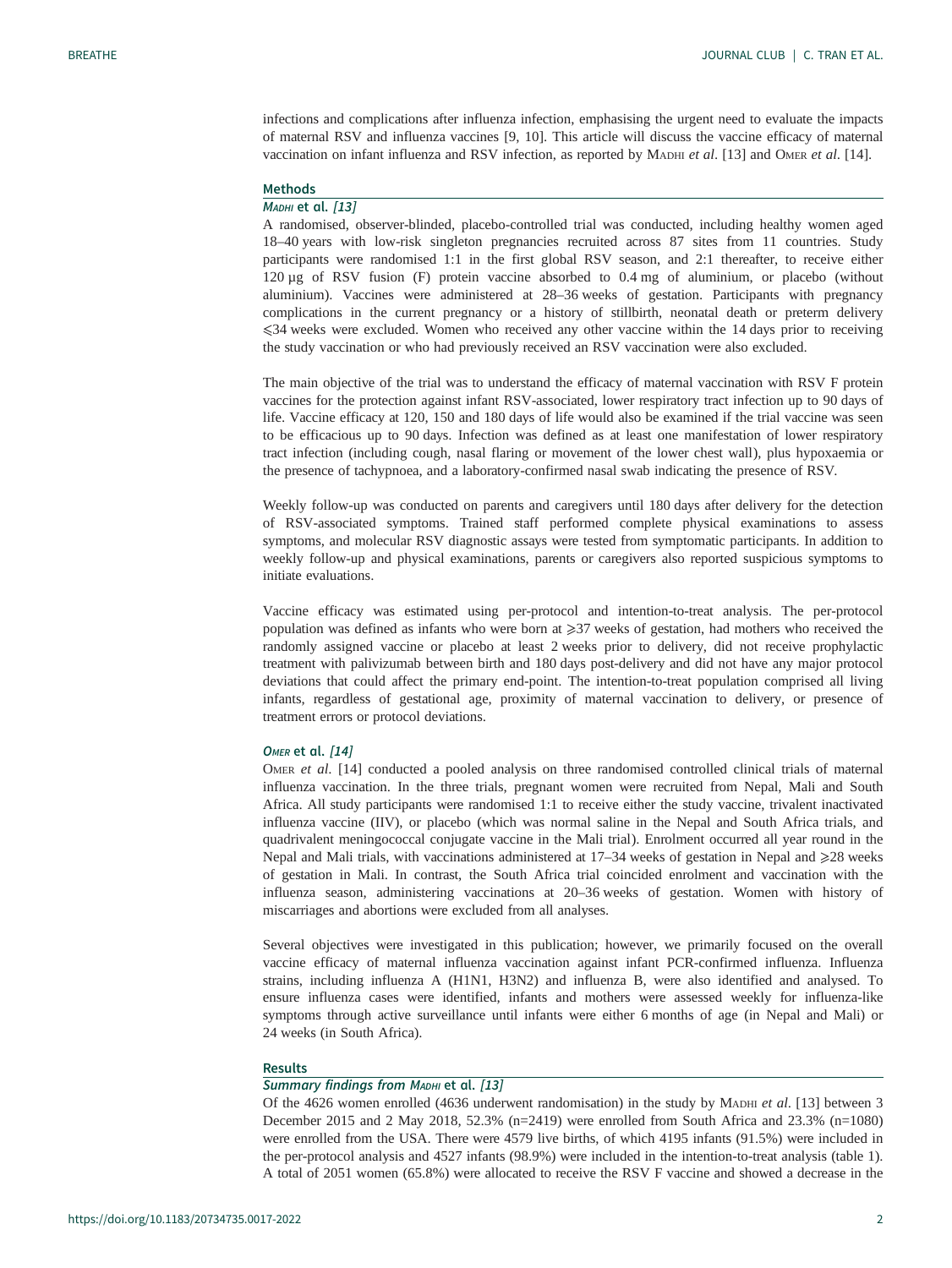<span id="page-2-0"></span>

| TABLE 1 Summary characteristics of the included studies                                                                          |                                                                                                                                                                                                                                                                   |                                                                                                                                                                   |                                                                                                                            |                                                                  |                                                                                                                                                                                                                                                                                                                                                                                                                                                           |                                                                                                               |  |  |
|----------------------------------------------------------------------------------------------------------------------------------|-------------------------------------------------------------------------------------------------------------------------------------------------------------------------------------------------------------------------------------------------------------------|-------------------------------------------------------------------------------------------------------------------------------------------------------------------|----------------------------------------------------------------------------------------------------------------------------|------------------------------------------------------------------|-----------------------------------------------------------------------------------------------------------------------------------------------------------------------------------------------------------------------------------------------------------------------------------------------------------------------------------------------------------------------------------------------------------------------------------------------------------|---------------------------------------------------------------------------------------------------------------|--|--|
| Study design                                                                                                                     | Sample size                                                                                                                                                                                                                                                       | Vaccine received                                                                                                                                                  | Age at inclusion                                                                                                           | Follow-up                                                        | Key findings                                                                                                                                                                                                                                                                                                                                                                                                                                              | Analysis method                                                                                               |  |  |
| Марні et al. [13]                                                                                                                |                                                                                                                                                                                                                                                                   |                                                                                                                                                                   |                                                                                                                            |                                                                  |                                                                                                                                                                                                                                                                                                                                                                                                                                                           |                                                                                                               |  |  |
| Multi-country RCT in<br>87 sites and<br>11 countries $*$                                                                         | 4636 women underwent<br>randomisation<br>Vaccine: n=3045, trial<br>completed in 2907<br>Placebo: n=1581, trial<br>completed in 1510<br>Infant group:<br>vaccine n=3008,<br>male n=1556;<br>placebo n=1561,<br>male $n=799$                                        | RSV F protein nanoparticle<br>vaccine in intervention,<br>or placebo                                                                                              | Healthy women aged<br>18-40 years were<br>enrolled at<br>28-36 weeks of<br>gestational age                                 | 180 days and<br>364 days                                         | Vaccine efficacy in infants against<br>RSV-associated LRTI:<br>per-protocol analysis 39.4%;<br>intention-to-treat analysis 32.2%<br>Vaccine efficacy in infants against<br>RSV-associated LRTI with severe<br>hypoxaemia:<br>per-protocol analysis 48.3%;<br>intention-to-treat analysis 44.4%<br>Vaccine efficacy in infants against<br>RSV-associated LRTI and<br>hospitalisation:<br>per-protocol analysis 44.4%;<br>intention-to-treat analysis 48.1% | Per-protocol and<br>intention-to-treat analysis                                                               |  |  |
| OMER et al. [14]                                                                                                                 |                                                                                                                                                                                                                                                                   |                                                                                                                                                                   |                                                                                                                            |                                                                  |                                                                                                                                                                                                                                                                                                                                                                                                                                                           |                                                                                                               |  |  |
| Pooled analysis from<br>three RCTs conducted<br>in Nepal (2011-2014),<br>Mali (2011-2014) and<br>South Africa<br>$(2011 - 2013)$ | Maternal group: n=10 002<br>(vaccine n=5017,<br>control $n=4985$ <sup>1</sup><br>Nepal: n=3693<br>(vaccine n=1847,<br>control $n=1846$ )<br>Mali: n=4193<br>(vaccine n=2108,<br>control n=2085)<br>South Africa: n=2116<br>(vaccine n=1062,<br>control $n=1054$ ) | Trivalent IIV <sup>+</sup> in intervention,<br>or placebo (placebo was<br>normal saline in Nepal and<br>South Africa, meningococcal<br>conjugate vaccine in Mali) | Pregnant women with<br>gestational age<br>17-34 weeks in Nepal,<br>≥28 weeks in Mali and<br>20-36 weeks in South<br>Africa | 6 months in<br>Nepal and<br>Mali, 24 weeks<br>in South<br>Africa | Vaccine efficacy in women:<br>50% against PCR-confirmed<br>influenza<br>42% during pregnancy; 60%<br>postpartum<br>Vaccination <29 weeks, efficacy<br>30%; >29 weeks, efficacy 71% <sup>§</sup><br>H1N1, efficacy 65%; H3N2,<br>efficacy 40%; influenza B,<br>efficacy 63%                                                                                                                                                                                | Data were pooled and<br>analysed using a onestage<br>meta-analysis; Poisson<br>regression models were<br>used |  |  |
|                                                                                                                                  | Infant group: n=9800<br>(vaccinated mothers)<br>n=4910, control<br>mothers n=4890)                                                                                                                                                                                | <b>NA</b>                                                                                                                                                         | <b>NA</b>                                                                                                                  | <b>NA</b>                                                        | Pooled efficacy of maternal<br>vaccination:<br>First 2 months 56%; 2-4 months<br>39%; 4-6 months 19%<br>Vaccination <29 weeks, efficacy<br>34%; >29 weeks, efficacy 35%<br>H1N1, efficacy 46%; H3N2,<br>efficacy 45%; influenza B,<br>efficacy 13%                                                                                                                                                                                                        |                                                                                                               |  |  |

RCT: randomised controlled trial; RSV: respiratory syncytial virus; F: fusion; LRTI: lower respiratory tract infection; IIV: inactivated influenza vaccine; NA: not applicable. #: study conducted in Argentina, Australia, Bangladesh, Chile, Mexico, New Zealand, the Philippines, South Africa, Spain, the UK and the USA. ": numbers do not sum because every assigned mother had a liveborn infant, and some had twins. <sup>+</sup>: VAXIGRIP (SanofiPasteur), sourced from Mumbai (India) in Nepal, and from Lyon (France) in Mali and South Africa. <sup>§</sup>: no overall association reported between maternal vaccination and low birthweight, stillbirth, preterm birth, and gestational age; at <sup>6</sup> months of infant age, the intervention and placebo were similar in terms of being underweight (weight-for-age), stunted (length-for-age) and wasted (weight-for-length).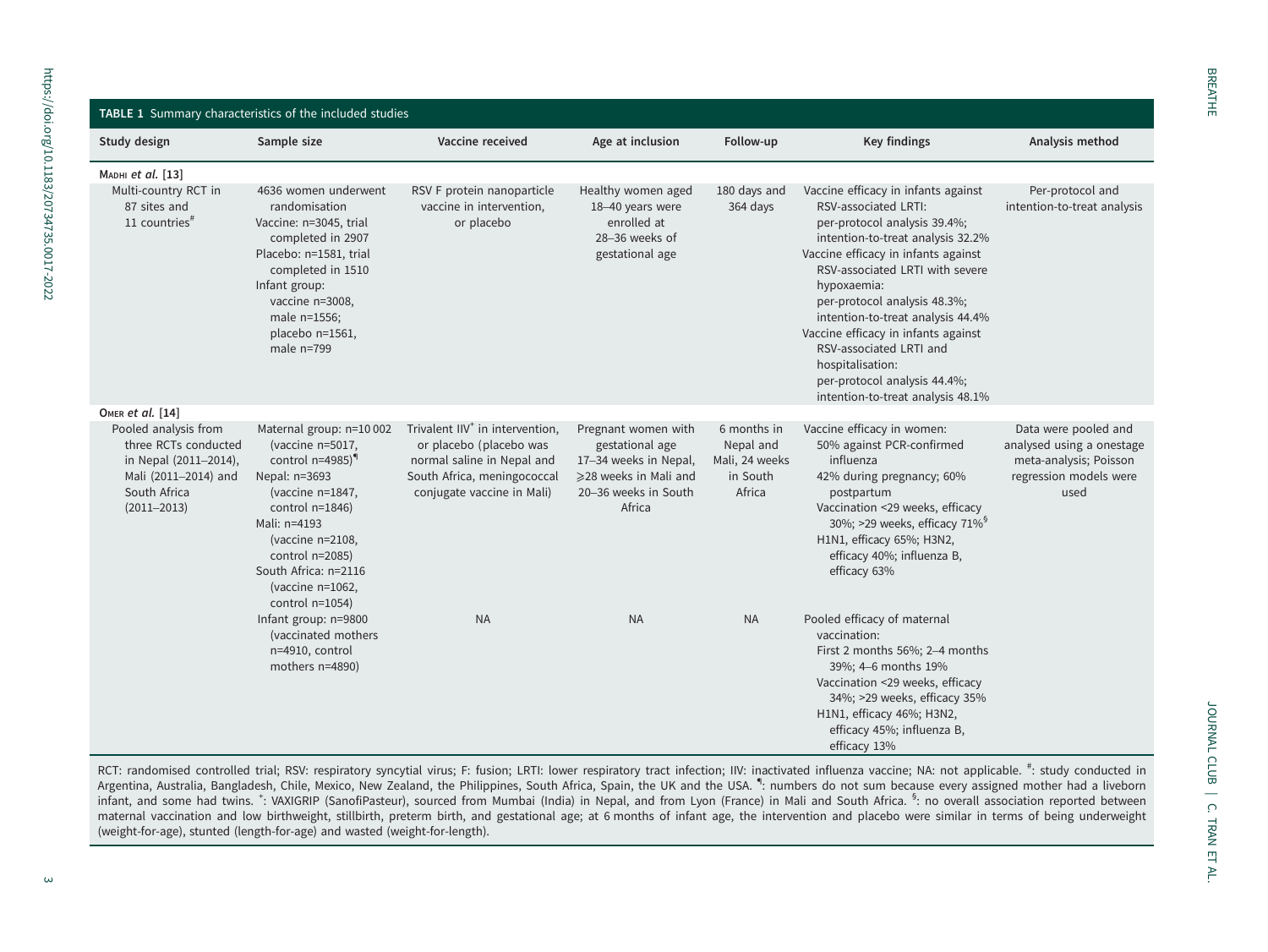<span id="page-3-0"></span>percentage of infants diagnosed with RSV-associated lower respiratory tract infection in the first 90 days of life. The estimated vaccine efficacy for the per-protocol population was 39.4% (95% CI 5.3–61.2%), whereas the estimates were not significant for the intention-to-treat population (table 2). When the authors expanded the data source on the intention-to-treat population to include information used for primary and secondary end-points supplemented with hospital records, the estimated vaccination efficacy increased to 41.4% (95% CI 18.0–58.1%). There was no difference in baseline characteristics of all participants at the time of vaccine administration, even after stratifying by country income level. Estimated vaccine efficacies declined from 90 days through to 120, 150 and 180 days of life. Despite this, the vaccine efficacy for preventing hospitalisation for RSV-associated lower respiratory tract infection was 44.4% (95% CI 19.6– 61.5%) for the per-protocol population, 48.1% (95% CI 26.1–63.5%) in the intention-to-treat population, and 46.4% (95% CI 24.7–61.9%) in the expanded-data intention-to-treat analysis. These estimates for preventing hospitalisation were similar across 90, 120, 150 and 180 days.

Adverse birth outcomes of the trial demonstrated similar results between the placebo and the intention-to-treat population. The numbers of low-birthweight infants for the two groups were 98 (6.3%) and 149 (5.0%), respectively. Similar results of low numbers of adverse events were observed for stillbirths (placebo n=9 (0.6%), intention-to-treat n=15 (0.5%)), preterm births ( placebo n=90 (5.7%), intention-to-treat  $n=175$  (5.7%)) and infants small for gestational age (placebo  $n=72$  (4.6%), intention-to-treat  $n=151$ (5.0%)).

#### Summary findings from OMER et al. [\[14](#page-5-0)]

OMER et al. [\[14](#page-5-0)] performed a meta-analysis on 9800 liveborn eligible infants from the 10002 women across the three trials ([table 1](#page-2-0)). A total of 5017 women (1847 from Nepal, 2108 from Mali and 1062 from South Africa) were randomised to receive the trivalent IIV vaccine and, of the 4910 live infants born within this group (1820 from Nepal, 2064 from Mali and 1026 from South Africa), 143 were diagnosed with PCR-confirmed influenza at  $\leq 6$  months, compared to 219 in the placebo group (table 2). Pooled vaccine efficacy was calculated for infants at  $\leq 2$  months,  $\leq 4$  months and  $\leq 6$  months of age. The efficacy was found to be highest at 56% (95% CI 28-73%) at  $\leq$ 2 months; it decreased to 46% (95% CI 28-60%) at  $\leq$ 4 months and 35% (95% CI 19–47%) at  $\leq$ 6 months. The pooled vaccine efficacy was nonsignificant (19% (95% CI −9–40%)) between 4 and 6 months of age when age was used as noncumulative. Maternal vaccinations were effective in preventing infant influenza across all three sites, and a decline in vaccine efficacy with increasing age was observed, even when results were further stratified by study sites.

| TABLE 2 Cross-study comparison of maternal vaccination against infant disease |                |                |                             |  |  |  |  |
|-------------------------------------------------------------------------------|----------------|----------------|-----------------------------|--|--|--|--|
| Population                                                                    | Vaccine group  | Placebo group  | Vaccine efficacy % (95% CI) |  |  |  |  |
| Марні et al. $[13]^{\#}$                                                      |                |                |                             |  |  |  |  |
| Per-protocol analysis                                                         | 1.5(41/2765)   | 2.4(35/1430)   | $39.4(5.3 - 61.2)$          |  |  |  |  |
| Intention-to-treat analysis                                                   | 1.6 (47/2980)  | 2.3(36/1547)   | $32.2$ (-4.2-55.9)          |  |  |  |  |
| Expanded-data intention-to-treat analysis                                     | 2.3 (70/2980)  | 4.0(62/1547)   | 41.4 (10.0-58.1)            |  |  |  |  |
| OMER et al. $[14]$ <sup>q</sup>                                               |                |                |                             |  |  |  |  |
| Age $\leq 2$ months                                                           |                |                |                             |  |  |  |  |
| Nepal                                                                         | 1.1(20/1820)   | 1.7(31/1826)   | $35(-14-63)$                |  |  |  |  |
| Mali                                                                          | 0.1(2/2064)    | 0.5(10/2041)   | 80 (19-96)                  |  |  |  |  |
| South Africa                                                                  | 0.2(2/1026)    | 1.3(13/1023)   | 85 (32-97)                  |  |  |  |  |
| Pooled                                                                        | 0.5(24/4910)   | 1.1(54/4890)   | 56 (28-73)                  |  |  |  |  |
| Age $\leq 4$ months                                                           |                |                |                             |  |  |  |  |
| Nepal                                                                         | 2.4(43/1820)   | 3.3(61/1826)   | $29(-4-52)$                 |  |  |  |  |
| Mali                                                                          | 0.5(11/2064)   | 1.7(35/2041)   | 69 (38-84)                  |  |  |  |  |
| South Africa                                                                  | 1.4(14/1026)   | 2.9(30/1023)   | $54(13-75)$                 |  |  |  |  |
| Pooled                                                                        | 1.4(68/4910)   | 2.6 (126/4890) | 46 (28-60)                  |  |  |  |  |
| Age $\leq 6$ months                                                           |                |                |                             |  |  |  |  |
| Nepal                                                                         | 4.1 (74/1820)  | 5.8 (105/1826) | $29(5 - 48)$                |  |  |  |  |
| Mali                                                                          | 2.4(50/2064)   | 3.8(77/2041)   | $35(8-55)$                  |  |  |  |  |
| South Africa                                                                  | 1.9(19/1026)   | 3.6(37/1023)   | 49 (12-70)                  |  |  |  |  |
| Pooled                                                                        | 2.9 (143/4910) | 4.5 (219/4890) | $35(19-47)$                 |  |  |  |  |

Data are presented as percentage of infants (number/total number), unless otherwise stated. #: vaccine efficacy as reported at 90 days of age across all three population groups. <sup>4</sup>: cumulative data for each age group; pooled data equals the total across Nepal, Mali and South Africa.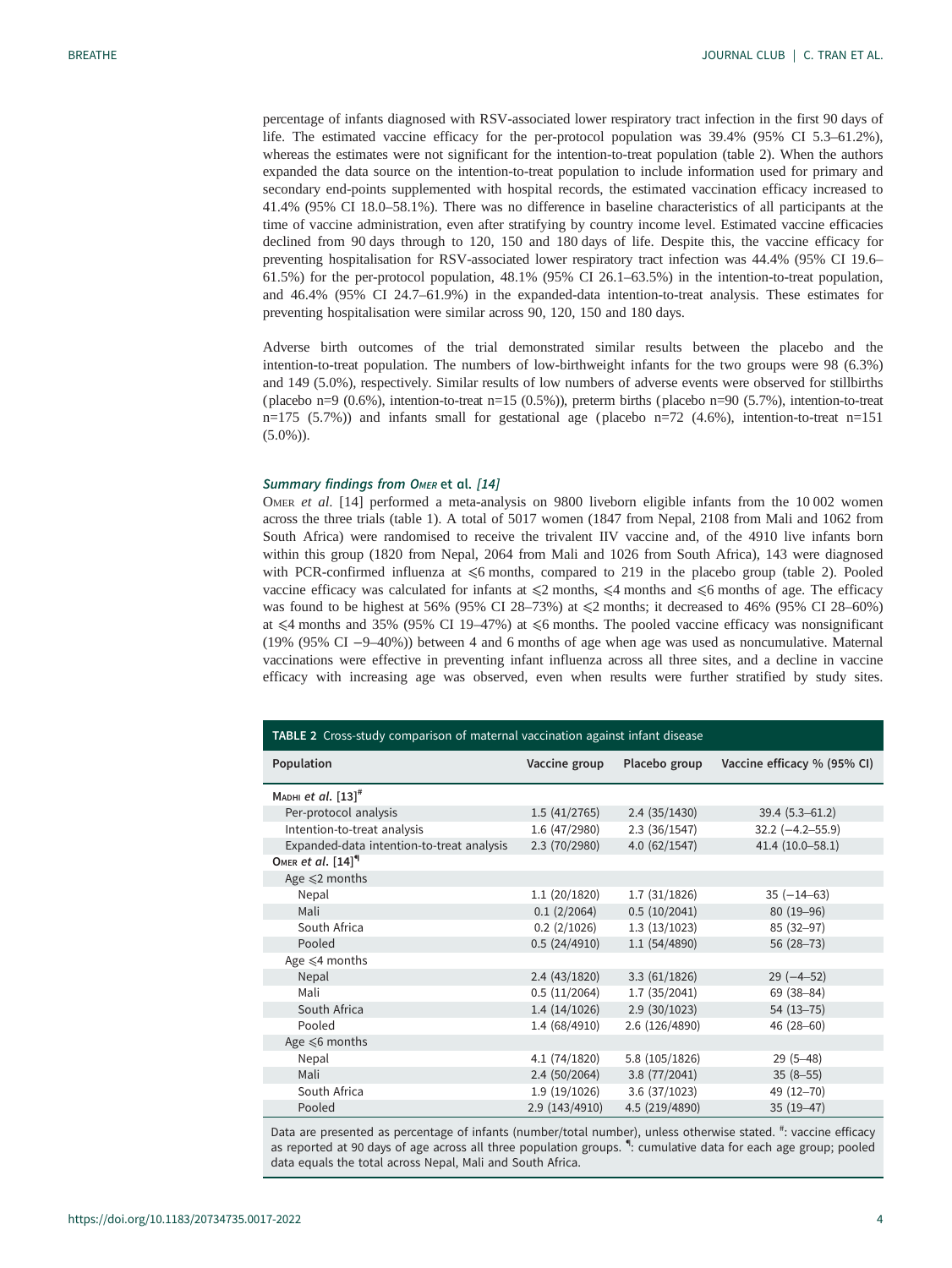However, results were not significant in the Nepal trial ([table 2](#page-3-0)). Pooled vaccine efficacy also varied by influenza type and subtype. Maternal vaccination appeared to be efficacious against influenza A but not against influenza B (vaccine efficacy 13%, 95% CI −21–37%). Within influenza A, maternal vaccination was 65% (95% CI 41–80%) effective in protecting infants from H1N1 influenza and 45% (95% CI 21– 61%) effective against H3N2. Gestational age at the time of vaccine administration appeared to have no impact on vaccine efficacy in this analysis. Vaccine efficacy for vaccinations before and after 29 weeks' gestation was similar. At enrolment, maternal and gestational age were similar between the two study groups.

Vaccine safety for mothers and infants, including adverse birth outcomes, was also reported. Maternal vaccination demonstrated the highest protection for low birthweight in Nepal (risk ratio (RR) 0.85, 95% CI 0.74–0.96); however, there was no strong evidence of protective factors against low birthweight in Mali (RR 1.14, 95% CI 0.94–1.40) and South Africa (RR 1.09, 95% CI 0.86–1.37). Additionally, the pooled analyses showed no association between maternal vaccination and stillbirth (RR 1.02, 95% CI 0.74–1.42), preterm birth (RR 0.97, 95% CI 0.87–1.08) or infants small for gestational age (RR 0.99, 95% CI 0.93–1.06). Early stillbirths were not entirely captured, due to vaccine administration at 17–34 weeks gestational age.

#### **Commentary**

Protecting infants from respiratory infectious diseases is pivotal in reducing early childhood respiratory diseases and further reducing infant mortality rates. The studies by MADHI et al. [[13](#page-5-0)] and OMER et al. [[14\]](#page-5-0) have demonstrated that providing infants with passive immunity through maternal vaccinations during pregnancy may be an effective approach in protecting infants from infections.

There has been extensive research throughout the decades that has focused on the development of a safe and effective RSV vaccine. The multi-country large clinical trial by MADHI et al. [\[13](#page-5-0)] was the first to investigate maternal RSV vaccines in pregnant women; therefore, previous research evaluating RSV vaccines was not directly comparable. A trial on mice published by EICHINGER et al.  $[15]$  $[15]$  found that offspring born to mothers vaccinated with RSV pre-F protein vaccine formulated with Advax-SM had higher levels of neutralising antibody titres compared to offspring born to mothers who received the control vaccine. When challenged with RSV exposure, those offspring also had undetectable virus in their lungs, showing evidence of the protective immunity that maternal vaccinations can offer to the offspring. The results from MADHI et al. [[13\]](#page-5-0) resonated with this finding, as maternal vaccination was approximately 40% efficacious in preventing infant infection in both the per-protocol and the expanded-data intention-to-treat analysis.

MADHI et al. [\[13](#page-5-0)] also identified that maternal vaccination was effective in decreasing RSV-associated hospital admissions. Infant hospitalisation from RSV was lower in the vaccination group as vaccine efficacy was found to be approximately 44–48%, depending on the type of analysis. A mathematical model by SCHELTEMA et al. [[16\]](#page-5-0) predicted that maternal vaccination at 30 weeks' gestation could prevent 29–48% of the global RSV-related in-hospital deaths of healthy full-term infants, and significantly prevent RSV-related paediatric intensive care unit admissions. Similarly, a cohort model by BARAL et al. [[17\]](#page-5-0) estimated that 2.8–4.0 million infant hospitalisations could be prevented over 12 years. These all suggest that maternal RSV vaccinations could result in fewer severe and life-threatening infections in infants. MADHI et al. [\[13\]](#page-5-0) also found that vaccine efficacy for preventing hospitalisation, and thus severe infection, remained similar across 90, 120, 150 and 180 days post-delivery, despite the vaccine efficacy for preventing infection decreasing with infant age. This indicates that, although maternal vaccination may only provide short-term protection against respiratory viral infection, it may provide longer-term protection against severe and possibly fatal infection.

The safety profile of the RSV vaccine is a critical factor to evaluate in the trial of MADHI et al. [[13\]](#page-5-0). Adverse birth outcomes were reported to be low and were similar in both the placebo and vaccinated groups, suggesting vaccine safety. Despite this, this trial was the first to evaluate adverse birth outcomes, which warrants further investigation into the vaccine safety profile of the RSV F protein vaccine in pregnant women.

One of the limitations of the trial was that it was terminated early due to the slower than expected enrolment. The trial had planned to recruit 8618 pregnant women but only recruited 4626 women over 2 years before the decision was made to discontinue the trial and conduct an informational analysis. Combined with the low number of infants who had reached the primary end-point, the trial was statistically underpowered, and the reported results could be underestimates of the true vaccine efficacies. Despite this limitation, maternal vaccinations do appear to have a protective influence on infant infections, and studies with a larger sample size would be required to provide higher statistical power and confidence in the